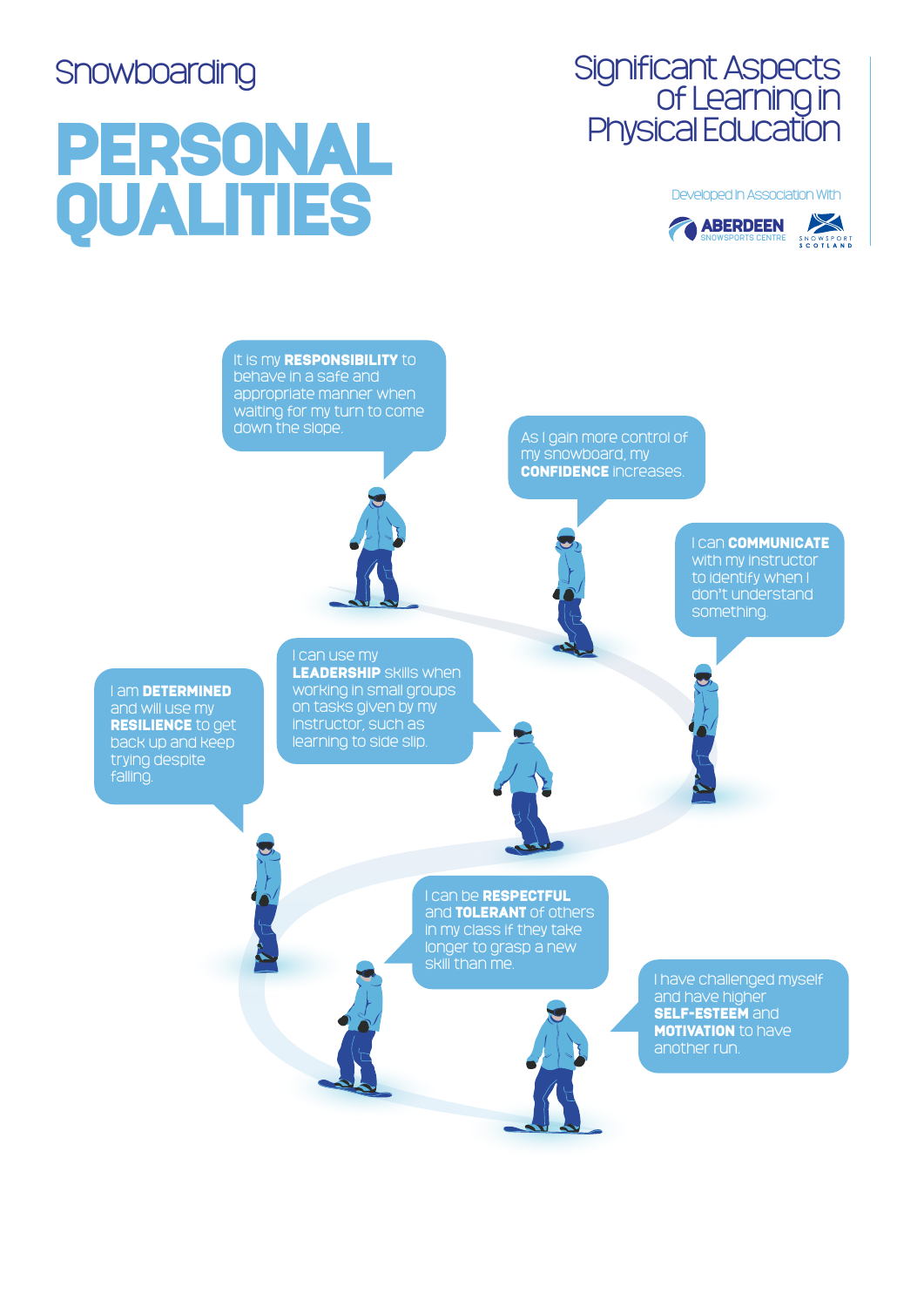## PHYSICAL COMPETENCIES Developed In Association With



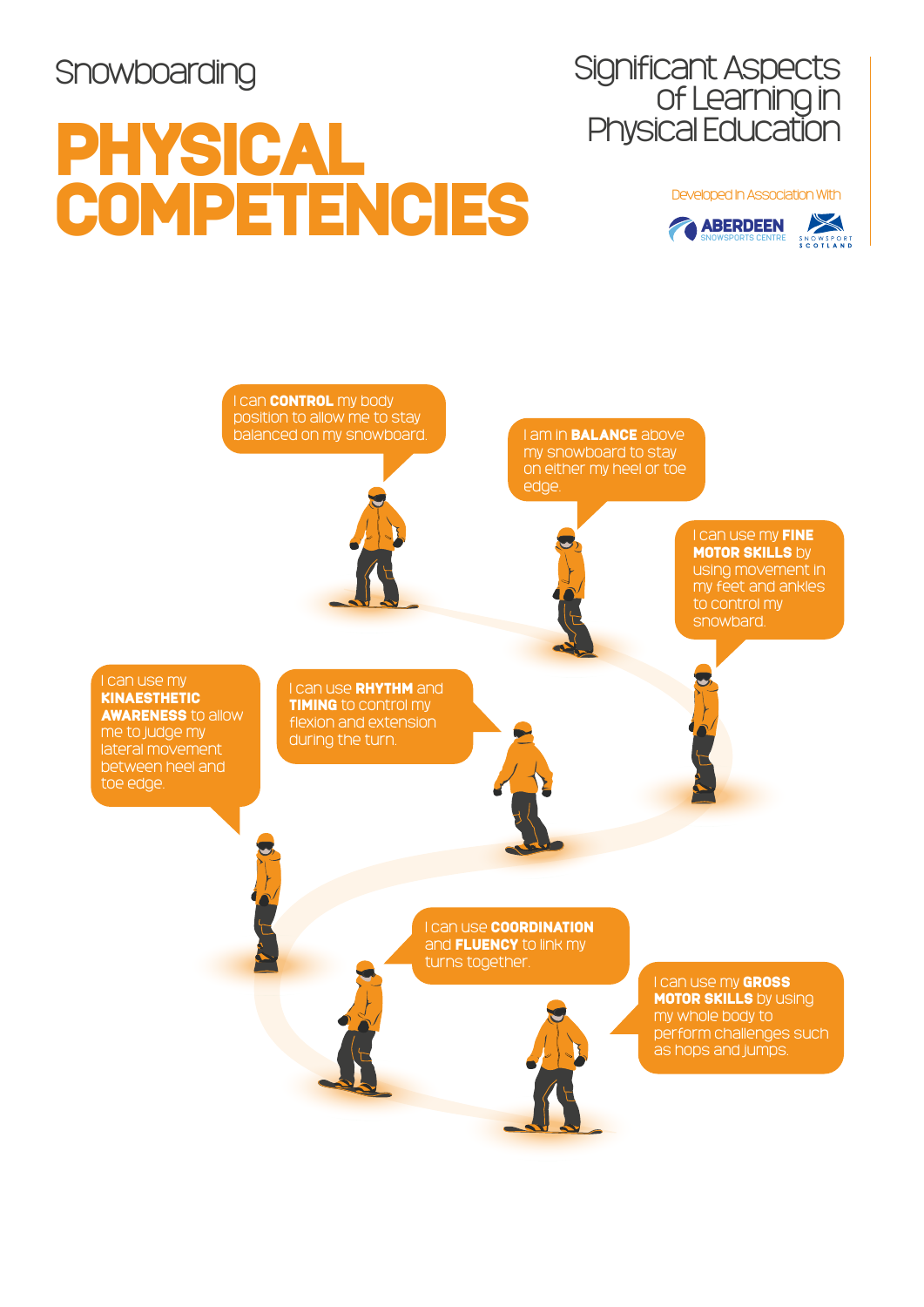body.

## **COGNITIVE** SKILLS Developed In Association With<br>
CABERDEEN<br>
SNOWSPORTS CENTRE